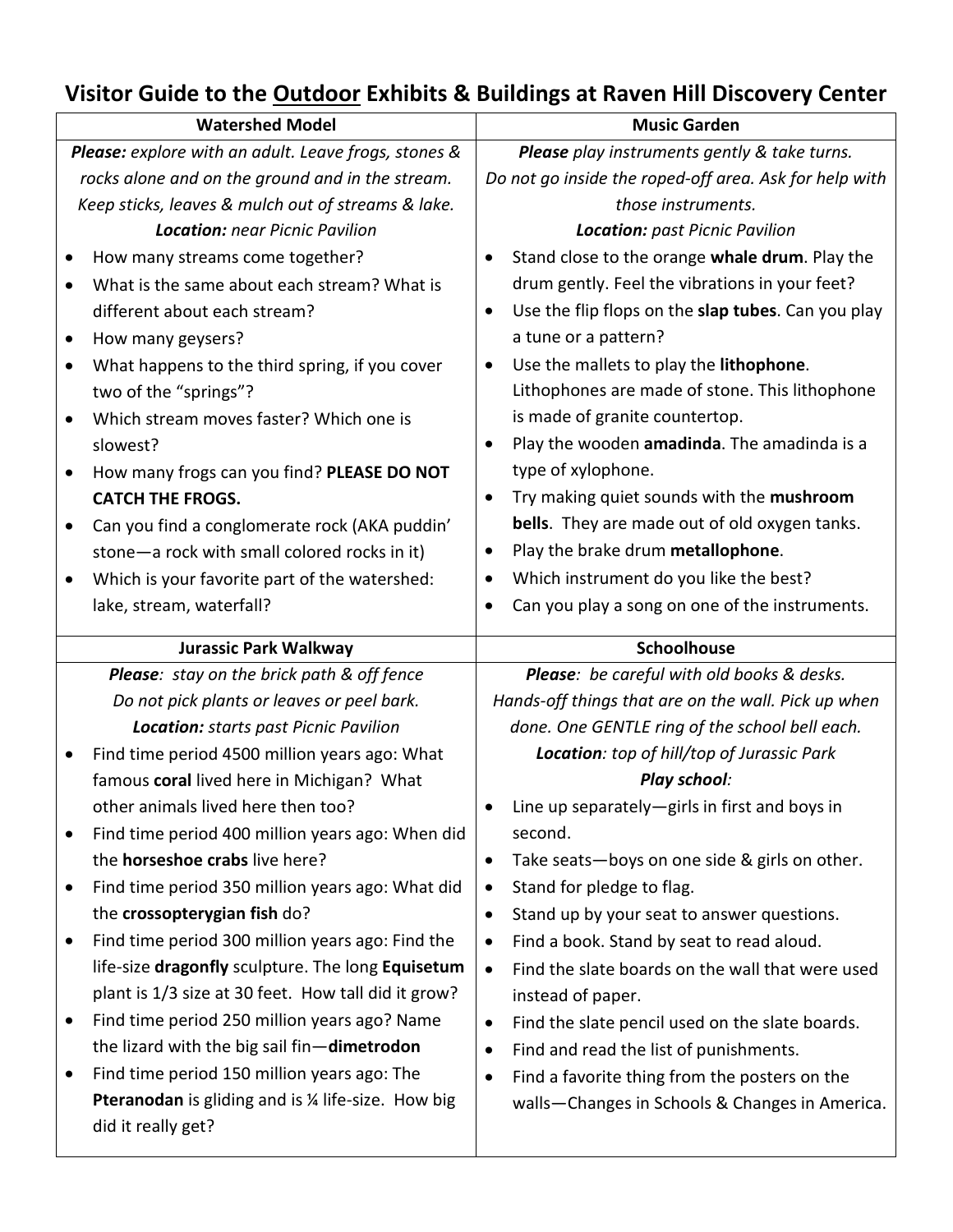| <b>Treehouse</b>                                                                                       |                                                                                                                                                                                                                                                                                                                                                                                                                                                                                                                                                                                                                                                                                                                                                                                        | <b>Wetlands Boardwalk</b>                                                                                                                                                                                                                                                                                                                                                                                                                                                                                                                                                                                                                                                                                                                                                                                                                                        |
|--------------------------------------------------------------------------------------------------------|----------------------------------------------------------------------------------------------------------------------------------------------------------------------------------------------------------------------------------------------------------------------------------------------------------------------------------------------------------------------------------------------------------------------------------------------------------------------------------------------------------------------------------------------------------------------------------------------------------------------------------------------------------------------------------------------------------------------------------------------------------------------------------------|------------------------------------------------------------------------------------------------------------------------------------------------------------------------------------------------------------------------------------------------------------------------------------------------------------------------------------------------------------------------------------------------------------------------------------------------------------------------------------------------------------------------------------------------------------------------------------------------------------------------------------------------------------------------------------------------------------------------------------------------------------------------------------------------------------------------------------------------------------------|
| $\bullet$<br>$\bullet$<br>$\bullet$<br>$\bullet$<br>$\bullet$<br>$\bullet$<br>$\bullet$<br>٠<br>٠<br>٠ | Please stay on the path.<br>Do not pick plants or leaves or peel bark.<br>Leave sticks & stones on the ground.<br><b>Location:</b> behind Schoolhouse in woods<br>Which picture panel is your favorite?<br>Whisper to a friend in the voice pipe.<br>Try the marble roll inside.<br>Look through the periscopes.<br>What is the shape of the treehouse?<br>Read Shel Silverstein's poem.<br>Find the big burl (growth) in a nearby tree.<br>Can you balance and walk on a log?<br>Can you find a beech tree? It has smooth gray<br>bark. A cherry tree has black, shaggy bark.<br>Do you see any wildflowers?<br>What colors do you see in the woods?<br>How many little Hobbit houses can you see?<br>Look, but don't touch, please. Or build your<br>own to leave for others to see! | Please: stay on the boardwalk. Slippery when wet.<br>Walk, don't run. Don't pick leaves or flowers or peel<br>bark off trees.<br>Location: off back of parking lot behind ET Building<br>Find damage done by man.<br>٠<br>Find water pools. Are they big or little or all<br>dried up? Why?<br>Look for evergreen trees.<br>٠<br>Look for ferns or other special low-growing<br>$\bullet$<br>plants.<br>Look up and describe 3 things you see.<br>٠<br>Look down and describe 3 things you see.<br>٠<br>Find a leaf that is smaller than your hand. Is it<br>$\bullet$<br>smooth or rough?<br>Find a leaf that is larger than your hand. Does it<br>٠<br>have a smooth edge or toothed edge?<br>Find the old and new boardwalks. Does the old<br>$\bullet$<br>part of new part have boards that go across? Is<br>the old or new part the one with boards that go |
|                                                                                                        |                                                                                                                                                                                                                                                                                                                                                                                                                                                                                                                                                                                                                                                                                                                                                                                        | lengthwise?                                                                                                                                                                                                                                                                                                                                                                                                                                                                                                                                                                                                                                                                                                                                                                                                                                                      |
|                                                                                                        | <b>Ancient World</b>                                                                                                                                                                                                                                                                                                                                                                                                                                                                                                                                                                                                                                                                                                                                                                   | <b>Taxi Trail</b>                                                                                                                                                                                                                                                                                                                                                                                                                                                                                                                                                                                                                                                                                                                                                                                                                                                |
|                                                                                                        | Please: Stay on paths. Read signs to answer<br>questions. Climb pyramid at your own risk-climb<br>carefully & on steps only.<br>Location: other side of Wetlands Boardwalk                                                                                                                                                                                                                                                                                                                                                                                                                                                                                                                                                                                                             | Please: stay on the trail & enjoy the tree families.<br>Location: start by the picnic tables or behind the ET<br>Building.<br>*Stop at the cement slab by the Beech family and                                                                                                                                                                                                                                                                                                                                                                                                                                                                                                                                                                                                                                                                                   |
| ٠                                                                                                      | Find the great pyramid of Giza. The big stone is<br>the real size of some of the pyramid stones.<br>Find the sphinx. It is 10-foot long. The real<br>sphinx at Giza is 24 times the size of Raven Hill's.<br>How long is it?                                                                                                                                                                                                                                                                                                                                                                                                                                                                                                                                                           | walk the railroad track. Can you balance & walk the<br>rails? Put your ear down on the rail & have someone<br>hit at the other end of the rail? Loud or soft sound?<br>Pine family: how many different ones do you<br>see?                                                                                                                                                                                                                                                                                                                                                                                                                                                                                                                                                                                                                                       |
| $\bullet$<br>٠<br>$\bullet$                                                                            | Play ball on the Mayan ball court<br>Walk on the raised Sweet Track<br>How are the bluestones of Stonehenge<br>arranged?<br>Find the tip of the shadow of the obelisk and<br>figure out the time and date.<br>Walk through the Roman arch.<br>Visit "Dum Dum" the Easter Island head or Moai                                                                                                                                                                                                                                                                                                                                                                                                                                                                                           | Linden family: in the old days rope was made<br>$\bullet$<br>from the inner bark of the basswood.<br>Birch family: how did the Native Americans use<br>birch bark?<br>Maple family: what food do we get from maple<br>$\bullet$<br>trees?<br>Rose family: all our fruit trees. Name two fruits<br>$\bullet$<br>that grow on trees.                                                                                                                                                                                                                                                                                                                                                                                                                                                                                                                               |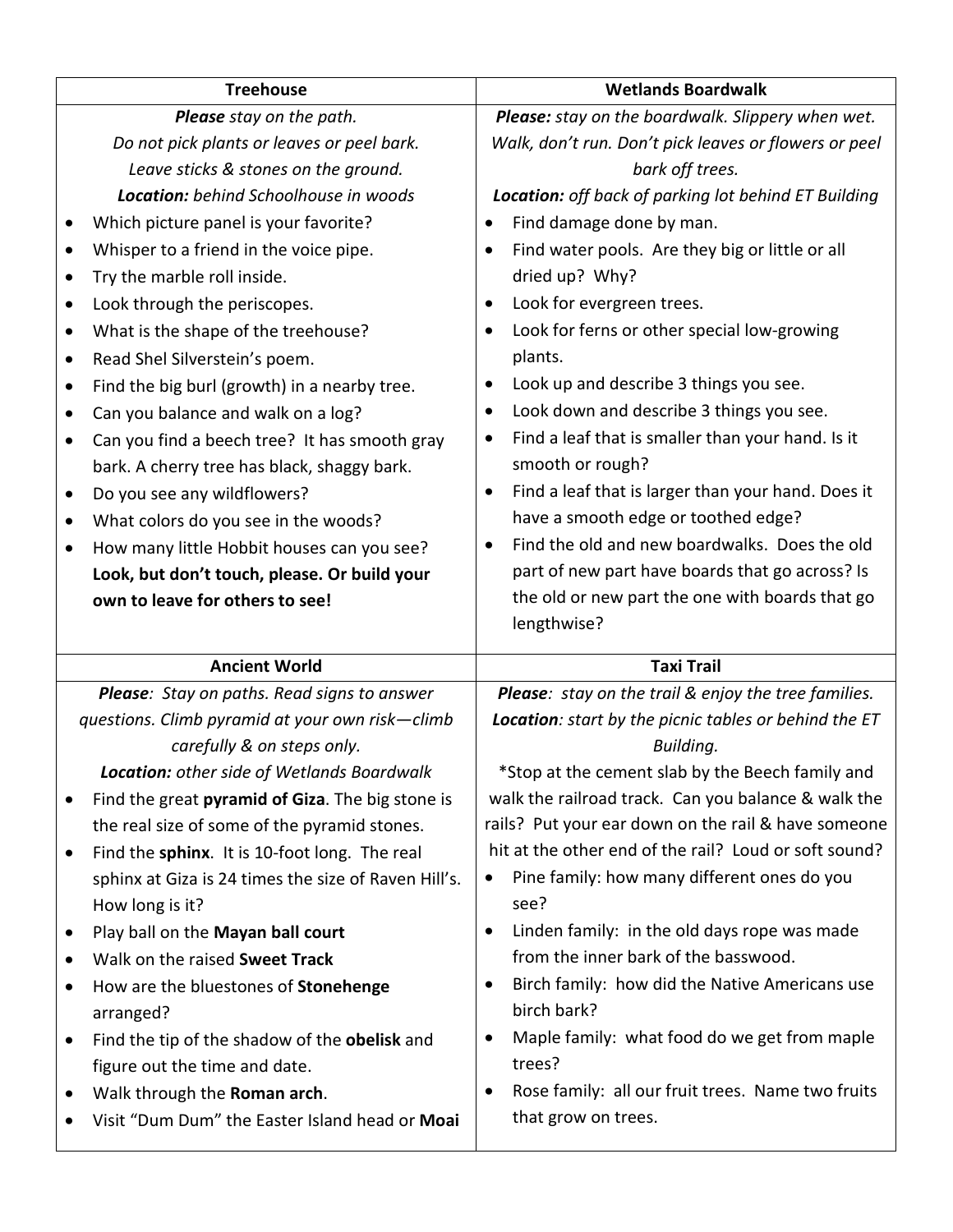| <b>Connections Trail</b>                                                                                                                                                                                                                                                                                                                                                                                                                                                                                                                                                                                                                                                                                                                                                         | <b>Whisper Dishes</b>                                                                                                                                                                                                                                                                                                                                                                                                                                                                                                                                                                                                                                                                                                                                                                                |
|----------------------------------------------------------------------------------------------------------------------------------------------------------------------------------------------------------------------------------------------------------------------------------------------------------------------------------------------------------------------------------------------------------------------------------------------------------------------------------------------------------------------------------------------------------------------------------------------------------------------------------------------------------------------------------------------------------------------------------------------------------------------------------|------------------------------------------------------------------------------------------------------------------------------------------------------------------------------------------------------------------------------------------------------------------------------------------------------------------------------------------------------------------------------------------------------------------------------------------------------------------------------------------------------------------------------------------------------------------------------------------------------------------------------------------------------------------------------------------------------------------------------------------------------------------------------------------------------|
| <b>Please:</b> enjoy the learning stations, but be gentle                                                                                                                                                                                                                                                                                                                                                                                                                                                                                                                                                                                                                                                                                                                        | Please: take turns at the two whisper dishes                                                                                                                                                                                                                                                                                                                                                                                                                                                                                                                                                                                                                                                                                                                                                         |
| with them so that they are there for others.                                                                                                                                                                                                                                                                                                                                                                                                                                                                                                                                                                                                                                                                                                                                     | <b>Location: near the Picnic Pavilion</b>                                                                                                                                                                                                                                                                                                                                                                                                                                                                                                                                                                                                                                                                                                                                                            |
| <b>Location:</b> starts behind the Schoolhouse and                                                                                                                                                                                                                                                                                                                                                                                                                                                                                                                                                                                                                                                                                                                               | The large satellite dishes are 250 feet apart.<br>$\bullet$                                                                                                                                                                                                                                                                                                                                                                                                                                                                                                                                                                                                                                                                                                                                          |
| parallels the Taxi Trail, so you can go back & forth                                                                                                                                                                                                                                                                                                                                                                                                                                                                                                                                                                                                                                                                                                                             | Each satellite dish is 10 feet in diameter.<br>$\bullet$                                                                                                                                                                                                                                                                                                                                                                                                                                                                                                                                                                                                                                                                                                                                             |
| between the two trails.                                                                                                                                                                                                                                                                                                                                                                                                                                                                                                                                                                                                                                                                                                                                                          | They are called parabolic dishes.<br>$\bullet$                                                                                                                                                                                                                                                                                                                                                                                                                                                                                                                                                                                                                                                                                                                                                       |
| Look through the kaleidoscopes, while you turn the<br>$\bullet$<br>dish garden to make patterns.<br>How many paces (steps) equal 20 feet for you?<br>$\bullet$<br>Crawl tubes are only for the younger kids.<br>$\bullet$<br>Can you successfully walk one of the balance beams?<br>$\bullet$<br>How tall are you in cubits? The knotted rope at the<br>$\bullet$<br>Stegosaurus station will help you measure in cubits.<br>Dinos are half size!<br>Write a note or draw at the sketching station.<br>٠<br>The weather station has a black plate & white one?<br>$\bullet$<br>Feel them. What is the difference?<br>Open shutters on the solar station. What happens?<br>$\bullet$<br>T-rex station measures your height in feet & inches.<br>$\bullet$<br>Dinos are half size! | They collect, focus and amplify sound waves.<br>You can talk into the focal point of one large<br>satellite dish and hear in the focal point of the<br>other.<br>One person talks into one focal point, while the<br>other person listens at the other focal point.<br>Have someone stand between the two dishes<br>$\bullet$<br>and sing, while you talk between the two<br>satellite dishes. Can you hear the singing in<br>between? Does it make it hard to hear?<br>Try whispering a message. Can you hear the<br>whisper?                                                                                                                                                                                                                                                                       |
| <b>Pond Guide</b>                                                                                                                                                                                                                                                                                                                                                                                                                                                                                                                                                                                                                                                                                                                                                                | <b>Medicinal Gardens</b>                                                                                                                                                                                                                                                                                                                                                                                                                                                                                                                                                                                                                                                                                                                                                                             |
| Please: just look or catch & release                                                                                                                                                                                                                                                                                                                                                                                                                                                                                                                                                                                                                                                                                                                                             | Please: just for looking                                                                                                                                                                                                                                                                                                                                                                                                                                                                                                                                                                                                                                                                                                                                                                             |
| Watch for gray clay-it eats shoes & STAY OFF DOCK<br>Do not take trail up the hill on far side of pond-<br>continue around pond instead.<br>Location: across road from the driveway to Center<br>How many turtles? Do you know what kinds?<br>How many frogs? Adults or tadpoles?<br>Do you see fish? Where?<br>٠<br>Any invertebrates: insects, spiders, etc.?<br>Quietly find bird nest. Any eggs? Babies?<br>Empty?<br>Choose a leaf and observe: shape, color, size,<br>$\bullet$<br>smooth?<br>Look at the plants growing in the pond and<br>shore.<br>How are the plants alike?<br>How are the plants different?<br>What else do you notice?<br>Look up, down & around                                                                                                     | Location: behind the Fiber Studio<br>do not use any of these plants for medicines,<br>since they may interact with medicines that you<br>currently take.<br>Medicinal gardens are also called herb gardens<br>or a garden of simples.<br>Medicinal gardens were around in the Middle<br>$\bullet$<br>Ages and before.<br>Many modern medicines are made from herbs<br>and other plants.<br>How many different gardens can you count?<br>٠<br>These plants used to be used as medicines.<br>$\bullet$<br>Find the plant used for sore muscles.<br>٠<br>Can you locate the stomach flu garden?<br>$\bullet$<br>What shape do the red bricks make?<br>$\bullet$<br>How does that shape relate to the Medicinal<br>$\bullet$<br>Gardens? (Red Cross)<br>Find the peppermint. We use it to flavor candies |